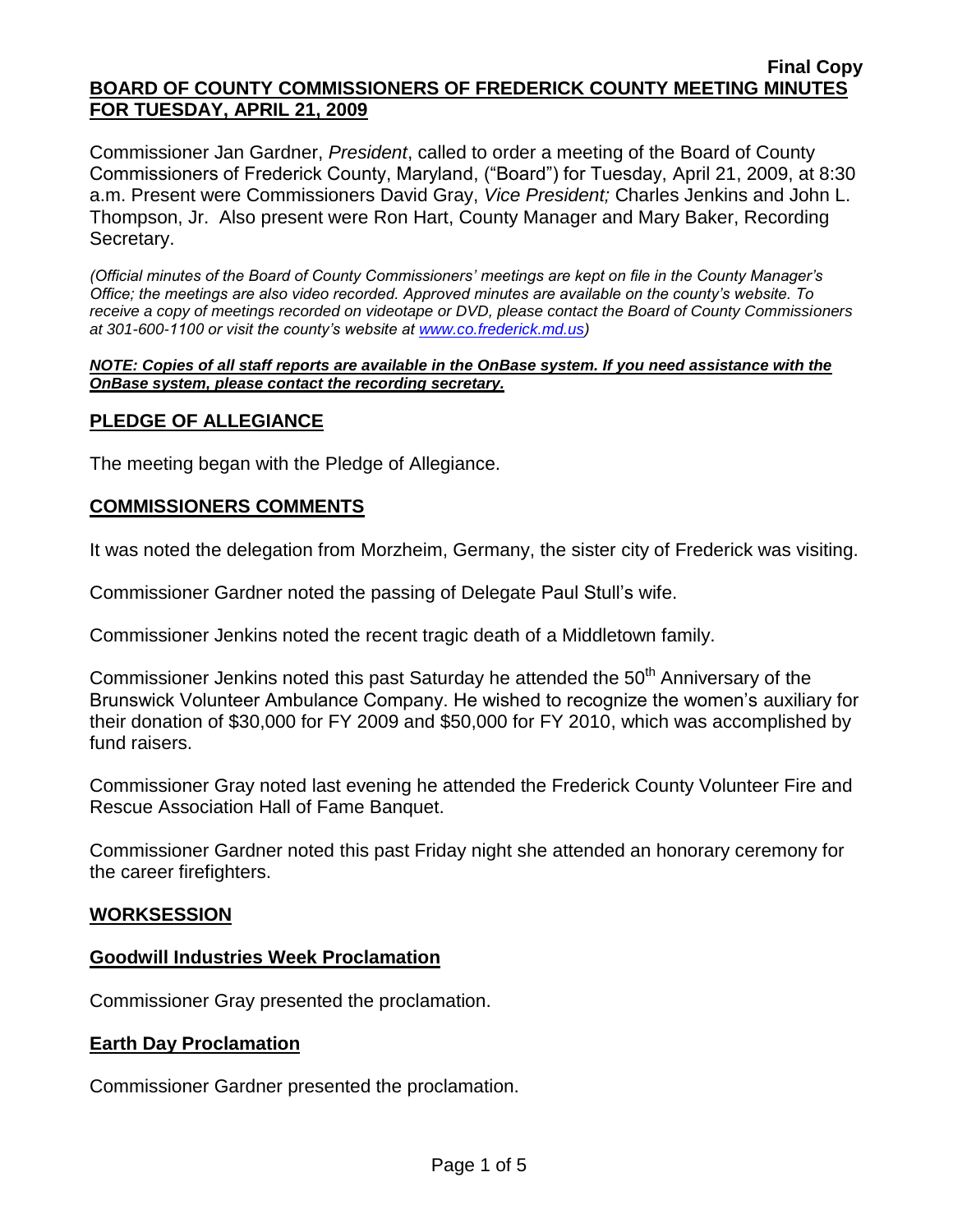## **Bike to Work Day Proclamation**

Commissioner Gardner presented the proclamation.

#### **ADMINISTRATIVE BUSINESS**

## **Engineering Services Memorandum of Understanding (MOU) with the Town of Walkersville - Mike Marschner, Utilities and Solid Waste Management Division**

Mr. Marschner presented information regarding the MOU between the Board and the Town of Walkersville, which would permanently interconnect the county and the Waterside subdivision enabling a more reliable emergency water supply if needed.

Commissioner Gray moved to approve the MOU as presented. Commissioner Jenkins seconded the motion that passed 5-0.

#### **System Benefit Charges (SBC) and Tipping Fee Projections - Mike Marschner, Utilities and Solid Waste Management Division**

Mr. Marschner presented various projections and possible increases for SBC and tipping fees.

#### **Discussion on Projected Landfill Size – 50 Year Planning Period - Mike Marschner, Utilities and Solid Waste Management Division**

Mr. Marschner presented information regarding landfill size, which would meet Code of Maryland Regulation requirements.

Commissioner Thompson moved to no longer evaluate quarries as possible landfill sites. Commissioner Jenkins seconded the motion that passed 5-0.

## **Informational Trip to 24th International Conference on Solid Waste Technology and Management/ArrowBio - Commissioners Jan Gardner and Charles Jenkins**

Commissioners Gardner and Jenkins presented the information they obtained from attending the conference.

Public comment was taken from:

- Rolan Clark
- Karin Tome
- **Caroline Eader**
- **Bill Ashton**
- **Steve Cassas**
- Dave Twigg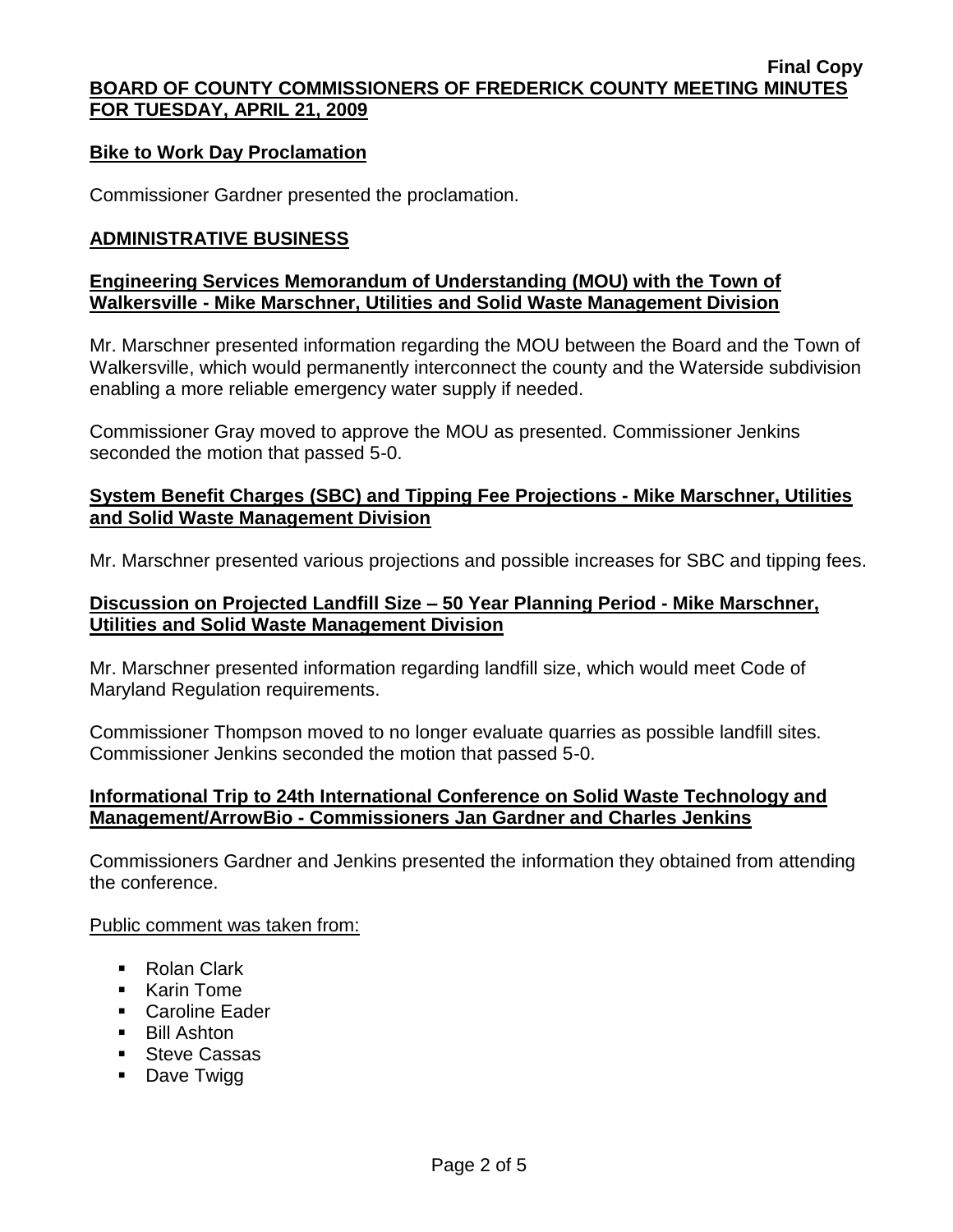The Board requested this item be rescheduled as Administrative Business on Tuesday, April 28, 2009.

The Board also requested Mr. Marschner clarify what steps would need to be taken if other sites were to be considered and bring the findings to the meeting on Tuesday.

# **CLOSED SESSION**

Commissioner Jenkins moved to proceed to closed session in accordance with Maryland Annotated Code State Government Article § 10-508(a)(7) To consult with counsel to obtain legal advice on a legal matter; and (8) To consult with staff, consultants, or other individuals about pending or potential litigation. Commissioner Hagen seconded the motion that passed 5-0.

# **COMMISSIONERS COMMENTS**

None.

# **PUBLIC COMMENTS**

None.

# **QUESTIONS – PRESS**

None.

## **ADJOURN**

The meeting adjourned at 12:35 p.m.

Respectfully submitted,

Mary E. Baker Recording Secretary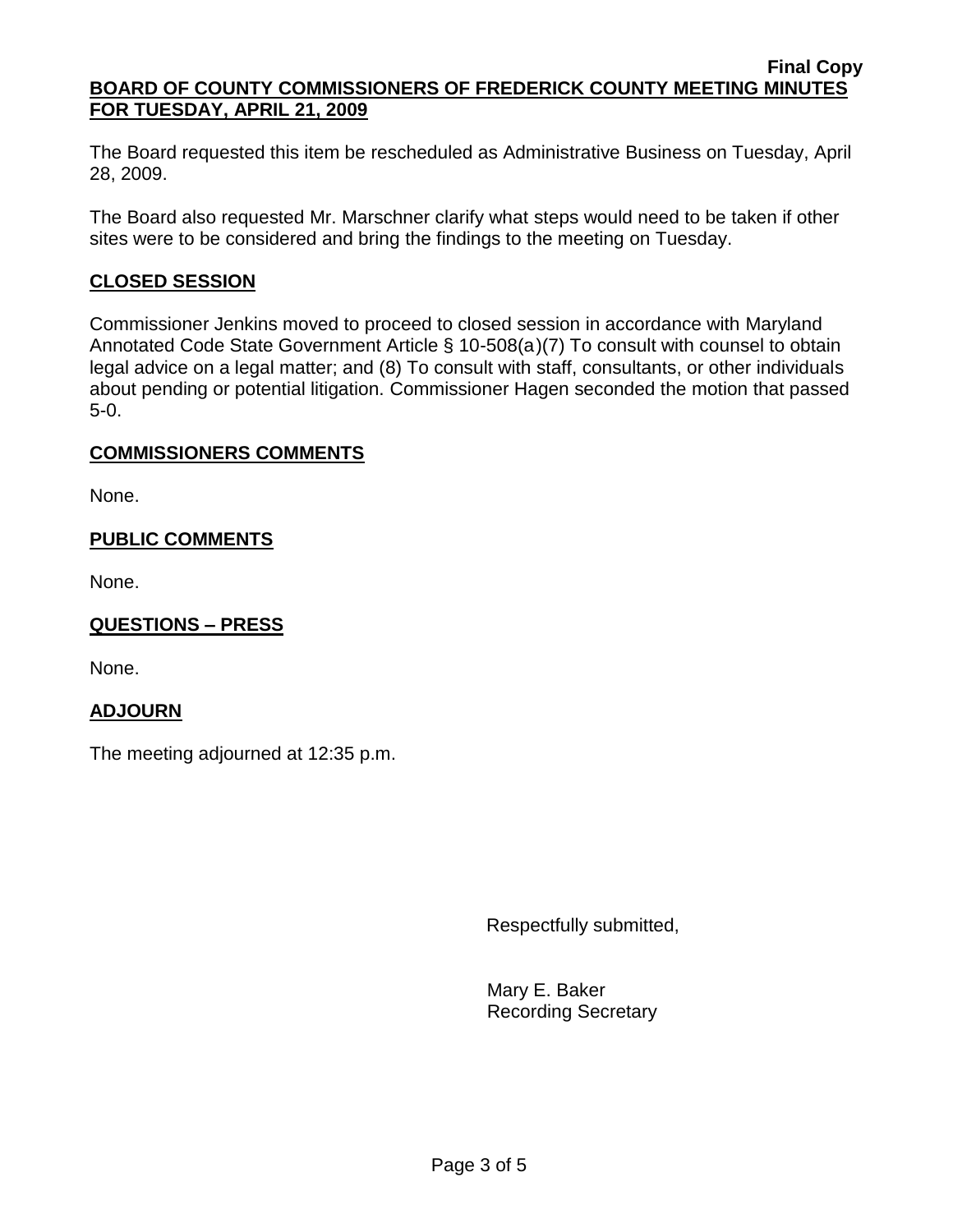# **FORM OF STATEMENT FOR CLOSING THE MEETING OF TUESDAY APRIL 21, 2009**

# **STATUTORY AUTHORITY TO CLOSE SESSION**

## **State Government Article §10-508(a):**

(7) To consult with counsel to obtain legal advice on a legal matter; and

(8) To consult with staff, consultants, or other individuals about pending or potential litigation.

## **Motion:**

Commissioner Jenkins moved to proceed to closed session in accordance with Maryland Annotated Code State Government Article § 10-508(a)(7) To consult with counsel to obtain legal advice on a legal matter; and (8) To consult with staff, consultants, or other individuals about pending or potential litigation. Commissioner Hagen seconded the motion that passed 5-0.

# **Topic to be Discussed:**

To discuss the settlement of a pending lawsuit.

Mary E. Baker Recording Secretary